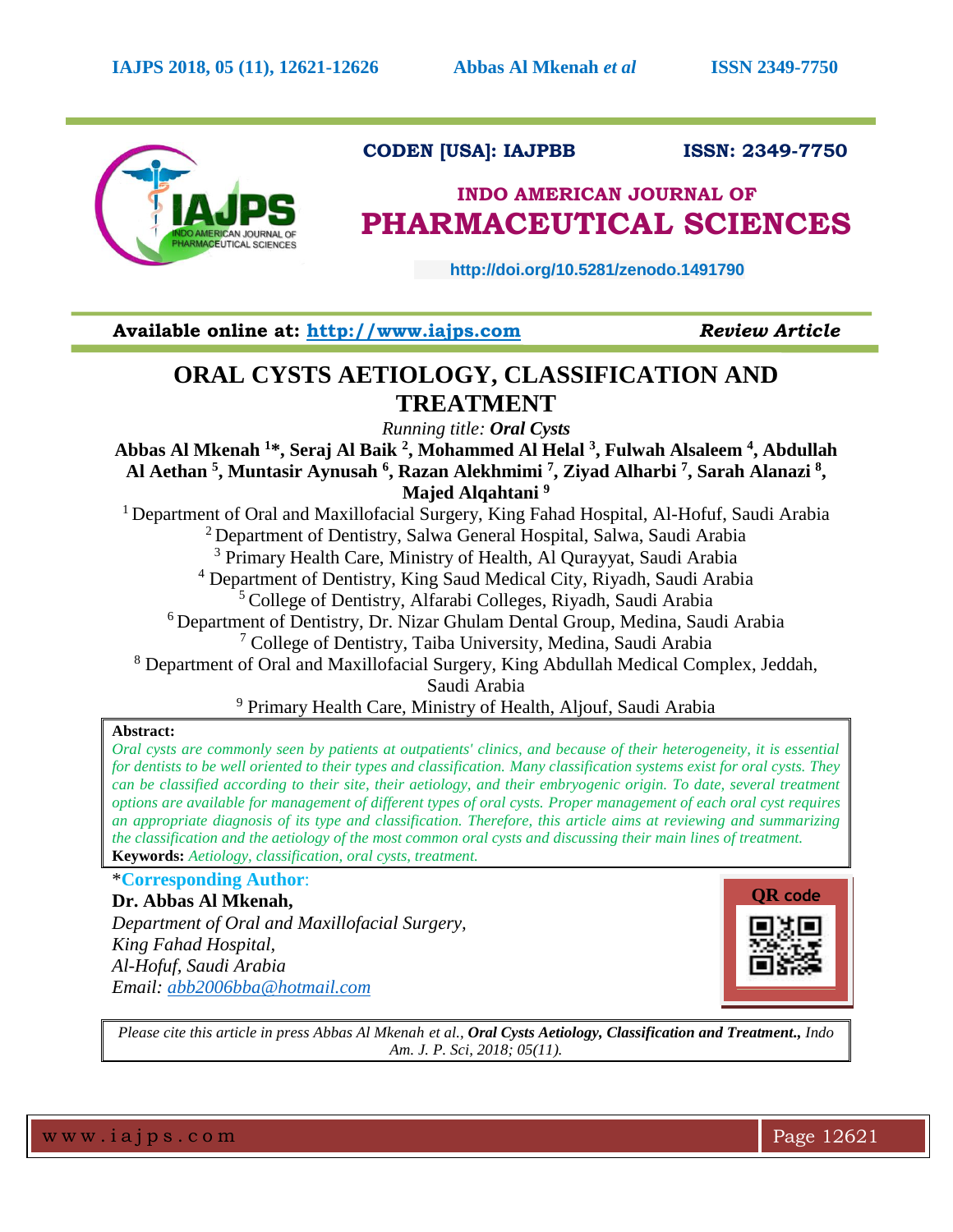## **INTRODUCTION:**

Oral cysts are commonly seen by dentists at outpatient clinics and are sometimes difficult to diagnose  $\frac{1}{1}$ . The oral cavity has a unique structure formed of a combination of different tissues with various embryonic origins and, therefore, is a site of multiple types of cysts [1]. Basically, a cyst is defined as an abnormal cavity in human body lined by an epithelial layer and containing a substance [2]. This substance may be gas, liquid, or semi-solid material such as air, saliva or pus, respectively. If the cavity was not lined by ab epithelial layer, it is referred to as "pseudocyst"[2]. The oral cavity and the jaw are common sites for cysts and pseudocysts and, thus, it is essential for dentists to identify the various types of these cysts, their classification, etiology, and appropriate management [1].

This article aims at quickly reviewing and summarizing the main oral cysts types, classification, etiology, and management.

# **CLASSIFICATION AND ETIOLOGY OF ORAL CYSTS**

Many systems were proposed to classify oral cysts. Oral cysts can be classified according to their embryogenic origin, their etiology, their consistency (i.e. soft or hard tissue), and their site. The most widely used classification is based upon the site of the oral cyst. According to their site, oral cysts are classified into intraosseous cysts and soft tissue cysts [2]. Intraosseous cysts may be either odontogenic or non-odontogenic. Examples of odontogenic intraosseous cysts include paradental cysts, apical periodontal cysts, dentigerous cysts, collateral cysts, odontogenic keratocysts, residual cysts, and calcifying odontogenic cysts [2,3]. Non-odontogenic intraosseous cysts include nasolabial cysts and nasopalatine duct cyst. Epidermoid cysts, dermoid cysts, cysts of salivary glands, lingual cysts, and cystic hygromas exemplify soft tissue cysts. Oral cysts can be also classified according to their etiology. Some cysts are developmental, whilst others are acquired. Examples of developmental cysts include calcifying odontogenic cysts, dentigerous cysts, dermoid cysts, epidermoid cysts, nasolabial cysts, and nasopalatine duct cysts. Acquired cysts (mostly due to inflammation) include paradental cysts, apical periodontal cysts, collateral cysts, residual cysts, salivary gland cysts, and cystic hygromas. The classification of oral cysts according to their site and etiology is demonstrated in table 1.

| $\frac{1}{2}$ |                                                                                                   |                                                   |                                                                  |
|---------------|---------------------------------------------------------------------------------------------------|---------------------------------------------------|------------------------------------------------------------------|
|               | Intraosseous cysts                                                                                |                                                   | Soft tissue                                                      |
|               |                                                                                                   |                                                   | cysts                                                            |
|               | Odontogenic                                                                                       | Non-<br>odontogenic                               |                                                                  |
| Developmental | Dentigerous<br>cysts<br>Odontogenic<br>keratocysts<br>Calcifying<br>odontogenic<br>cysts          | Nasolabial<br>cysts<br>Nasopalatine<br>duct cysts | Epidermoid<br>cysts<br>Dermoid<br>cysts                          |
| Inflammatory  | Apical<br>periodontal<br>cysts<br>Residual<br>cysts<br>Paradental<br>cysts<br>Collateral<br>cysts |                                                   | Salivary<br>gland cysts<br>Lingual<br>cysts<br>Cystic<br>hygroma |

| <b>Table 1:</b> Classification of oral cysts according to |
|-----------------------------------------------------------|
| their site and etiology                                   |

The intraosseous cysts are the most common types of cysts originating at the oral cavity [1]. Though very common, they are often asymptomatic and not diagnosed except when they reach a large size. Small intraosseous cysts are only diagnosed accidently on radiological images. This is partly due to their deep position and partly due to their very slow growth rates. When intraosseous cysts reach a considerable size, they present clinically with a hard swelling on the gums displacing adjacent teeth and causing facial asymmetry. On physical examination, a characteristic egg-shell cracking can be elicited on gentle percussion on the swelling due to significant thinning out of the overlying bone [2,4]. In advanced stages, secondary infection and mucosal laceration may complicate the intraosseous cysts. Intraosseous cysts may be developmental or inflammatory and odontogenic or non-odontogenic [2].

The most common developmental intraosseous odontogenic cysts are dentigerous cysts, odontogenic keratocysts, and calcifying odontogenic cysts<sup>2</sup>. Dentigerous odontogenic cyst is the most common developmental odontogenic cyst and the second most common type of all odontogenic cysts, after apical periodontal cysts, constituting about one fifth of all of these cases [5,6]. They result from failure of eruption after the stage of amelogenesis of dentition during embryogenesis. Dentigerous cysts arise at the cemento-enamel junction enclosing the crown of the unruptured dentition<sup>5</sup>. Their diagnosis is fairly difficult, and histological studying may be essential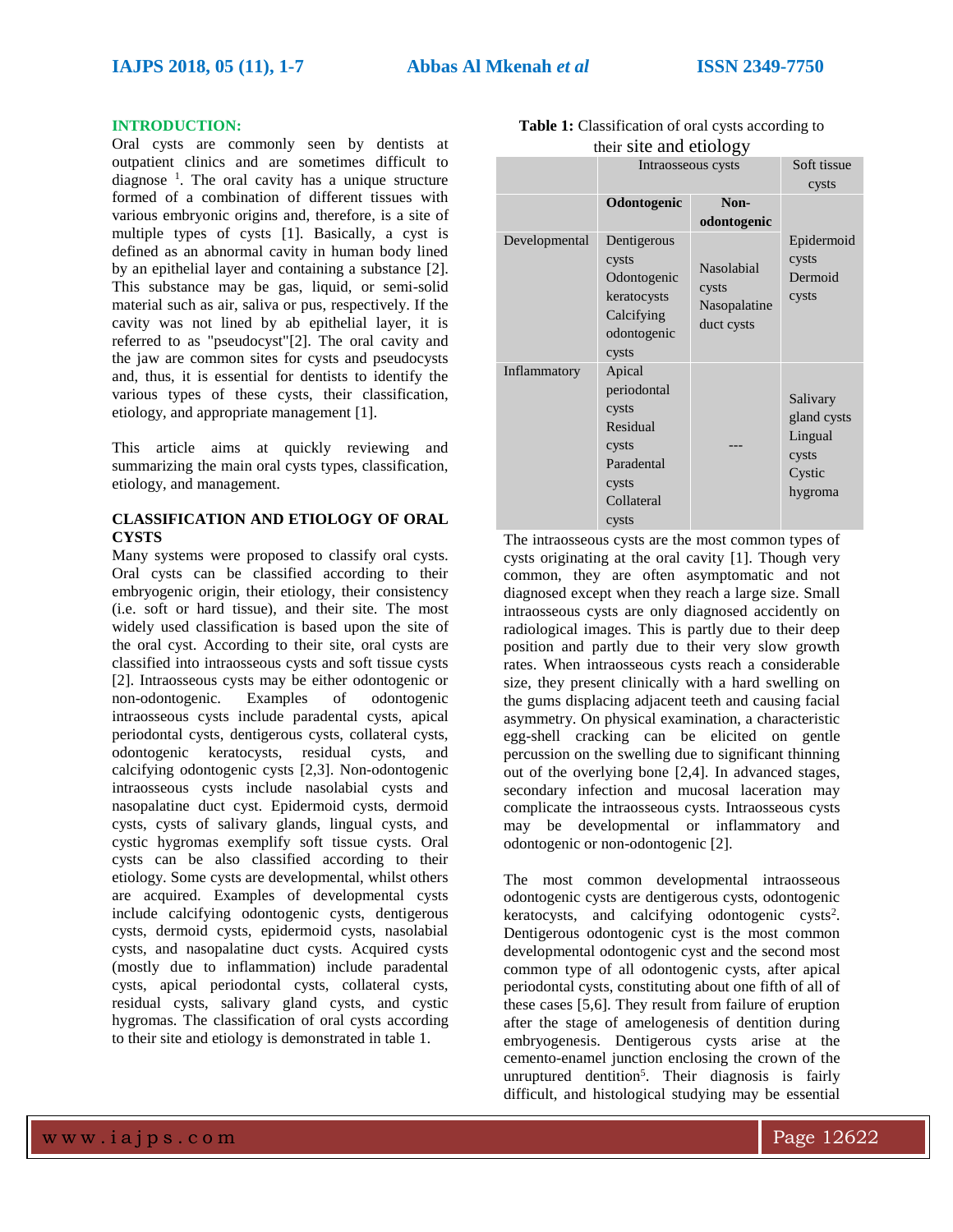for differentiation from other types of cysts. Dentigerous cysts are characteristically lined by cuboidal or, sometimes, low columnar epithelium [5,6]. The next most common developmental odontogenic intraosseous cyst is the odontogenic keratocysts. They originate from remnants of the lamina covering the teeth and often occur at the posterior mandibular rami [7]. They have a thin fibrous capsule, cystic contents, and characteristic para-keratinization. Odontogenic keratocysts have distinguishable clinical and physical characteristics that make them easily differentiated from many oral cysts. For instance, they grow very rapidly reaching large sizes at early ages, they occur at younger age, they have a high recurrence rate, and they are often difficult to treat [8-10]. Due to their apparent aggressive behavior, odontogenic keratocysts were thought to be malignant. However, no evidence of metastasis or local invasive behavior was revealed [11,12]..

As regards the inflammatory intraosseous cysts, apical periodontal cysts, residual cysts, paradental cysts, and collateral cysts are distinct examples [1,2]. An apical periodontal cyst (also known as radicular odontogenic cyst or radicular odontoma) is the most common type of odontogenic oral cysts constituting more than one half of these lesions [13]. As the name indicates, apical periodontal cysts are acquired cysts that usually result from chronic inflammation of the apices of unhealthy carious or non-vital teeth. History of odontoid therapy failure or preceding trauma is usually encountered. Periodontal cysts affect the anterior maxilla and expand buccally [14,15]. If the affected non-vital tooth was extracted and the periodontal cyst did not resolve completely, a residual odontogenic cyst evolves. Residual odontogenic cysts are histologically similar to the apical periodontal cysts except that their walls reveal less inflammatory changes [4,16]. Paradental cysts, on the other hand, arise on top of vital teeth. They result from inflammation associated with buccal furcation particularly with the lower third molars [17,18].

The most common intraosseous non-odontogenic cysts are nasopalatine duct cysts and nasolabial cysts. Both are developmental cysts that arise from the oral cavity bones away from the dentition [19]. Nasopalatine duct cyst is more common that arise from remnants of the embryonic ducts. They typically originate at the incisive canal. However, the adjacent teeth are not affected. Nasopalatine duct cysts grow slowly and may remain asymptomatic or unnoticed for many decades [20]. They commonly present

between the ages 20-60 years and were noted in cadaveric studies as well [2]. Nasolabial cysts originate between the upper lip and the nasal alar cartilage particularly in females between 20-40 years [21].

Soft tissue cysts include developmental cysts (such as dermoid, cysts, epidermoid cysts, and thyroglossal cysts) and acquired cysts (such as salivary gland cysts) [2]. Dermoid and epidermoid cysts are rare oral cysts that are often asymptomatic. They can be accidently seen at the floor of the mouth particularly adjacent to the submandibular and sublingual salivary glands. The main difference between the two types of cysts is histological. Epidermoid cysts are lined by epidermis-like epithelium whereas dermoid cysts are lined by ectodermal cells [22,23]. Thyroglossal cysts arise from remnants of migration of the thyroid gland from foramen caecum of the tongue. They are differentiated from dermoid cyst by their movement with swallowing or tongue protrusion [24]. The most common acquired oral cysts are salivary gland cysts (also known as mucoceles). Salivary gland cysts usually result from excessive production of mucous from the salivary glands resulting in clogging and obstruction of the salivary ducts. They are often seen along the ducts of the salivary glands particularly at the floor of the mouth and at the lower lips [25].

# **TREATMENT OF ORAL CYSTS**

Several lines of treatment are available for oral cysts. Some cysts do not necessitate any intervention and are just observed and followed-up. Others, on the other and, require a dental intervention for eradication of the cyst. Common dental interventions for oral cysts include local excision, extraction, endodontics, marsupialisation, apicectomy, and enucleation with or without an additional measure. Surgical excision of an oral cyst is usually localized. Wide excision with a safety margin is rarely indicated except in cases of recurrent odontogenic keratocytes to prevent further recurrence. The use of supplementary treatment (such as Carnoy's solution) may also be indicated in these cases. Optimal removal of the oral cyst should ensure complete eradication of the cyst, allowing rapid healing, ensuring quick restoration of function, and prevention of cyst recurrence.

Each type of cysts has a preferred line of treatment. For instance, apical periodontal cysts are best removed by simple endodontic treatment. Simple endodontic treatment implies removal of the unhealthy tooth, its infected pulp, the root canal, and the pulp chamber. This ensures best cleaning and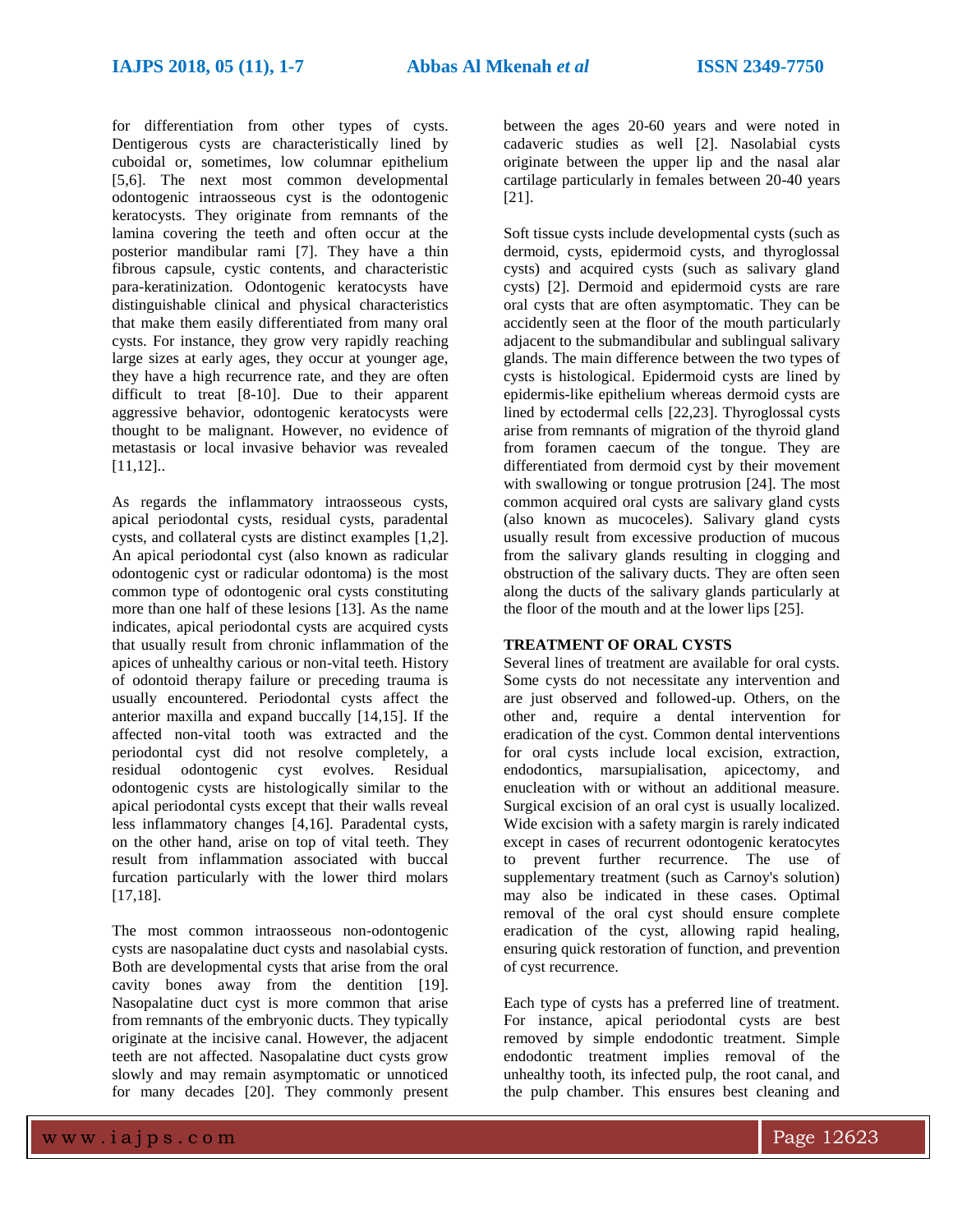decontamination of the infected structures and the underlying cysts [26]. Other lines of treatment of apical periodontal cyst include apicectomy with or without cyst enucleation, retrograde filling of the dental root, and extraction of the associated tooth with or without cyst enucleation [2]. Enucleation is the process of the entire removal of the whole cyst and cyst lining. After removal, blood clots fill the underlying space and subsequently organize and remodel enhancing bony repair. Enucleation is not only used in removal of apical periodontal cysts, but also in treatment of residual cysts, dentigerous cysts, and the vast majority of intraosseous cysts. In largesized cysts, aspiration of the contents of the cyst helps the process of enucleation as it enhances the separation of the cyst wall from the surroundings. This does not only facilitate whole cyst enucleation, but also prevent its rupture. Dentigerous cysts are best treated with enucleation with or without extraction of the associated root. In cases where potential nerve injury is of high risk, coronectomy is a better choice [27,28].

Odontogenic keratocysts, as aforementioned, have a high rate of recurrence. Thus, enucleation is always performed with another supplementary treatment to ensure the whole cyst was destroyed. Enucleation of odontogenic keratocysts is carried out with either cryotherapy of the underlying tissue or application of Carnoy's solution. Carnoy's solution is used for fixation of the underlying dental tissue and is composed of glacial acetate, ethanol, chloroform, and ferric chloride. Applying Carnoy's solution was found to significantly reduce recurrence of odontogenic keratocysts [29,30]. Both cryotherapy and Carnoy's solution also aid in destruction of the cyst lining.

Nasopalatine duct cysts can also be managed by enucleation. The process is carried out via creating a palatal flap between both canines [20]. Nasolabial cysts are best enucleated intra-orally [21]. Dermoid and epidermoid cysts are also treated by enucleation either intraorally or extra-orally or both. A drain may be inserted for one or two days to get rid of any collecting hematoma [19,23]. Salivary gland cysts are also excised and enucleated intra-orally and a supplementary treatment may be indicated to prevent recurrence [2].

Marsupialisation is another treatment line sometimes used in management of oral cysts [31]. It implies making a hole in the cyst wall, overlying mucosa, and underlying periosteum. This hole allows decompression of the cyst lumen and removal of the cyst contents for histological examination [31]. The

hole is kept patent via suturing the cyst lining to the adjacent mucosa, and a pack is inserted for at least 10 days inside the cyst cavity. The main advantage of the marsupialisation is the minimal associated injuries to the surrounding soft tissue. Marsupialisation also allows the cyst lining to be replaced by the invading tissue from the adjacent mucosa<sup>2</sup> . However, it is not preferred by many dentists because of its inconvenience for various patients and the need for frequent follow-up visits. Therefore, enucleation has widely replaced this process in the vast majority of oral cysts cases [2].

# **CONCLUSION:**

Many classification systems exist for the oral cysts. Oral cysts can be classified according to their aetiology, their site, or their embryogenic origin. They can be intraosseous or soft tissue cysts, odontogenic or non-odontogenic, and developmental or acquired. The most common intraosseous cysts are apical periodontal cysts, dentigerous cysts, and odontogenic keratocysts, whereas the most common soft tissue cysts are salivary glands cysts. Many treatment options are available for oral cysts, and the treatment is tailored according to each particular cyst according to its type, site, and size. The most common treatment options are local excision, extraction, endodontics, marsupialisation, apicectomy, and enucleation with or without an additional measure (e.g. cryotherapy or application of Carnoy's solution).

## **Conflict Of Interest:** none to declare

## **Financial Disclosure**: none

#### **Ethical approval:** none

## **REFERENCES:**

- 1. Shear M, Speight P. *Cysts of the Oral and Maxillofacial Regions*.; 2008. doi:10.1002/9780470759769
- 2. Hill CM, Renton T. Oral surgery II: Part 3. Cysts of the mouth and jaws and their management. *Br Dent J*. 2017. doi:10.1038/sj.bdj.2017.916
- 3. Kramer IRH, Pindborg JJ, Shear M. The WHO Histological typing of odontogenic tumours. A commentary on the second edition. *Cancer*. 1992. doi:10.1002/1097- 0142(19921215)70:12<2988::AID-CNCR2820701242>3.0.CO;2-V
- 4. Açikgöz A, Uzun-Bulut E, Özden B, Gündüz K. Prevalence and distribution of odontogenic and nonodontogenic cysts in a Turkish population. *Med Oral Patol Oral Cir Bucal*. 2012.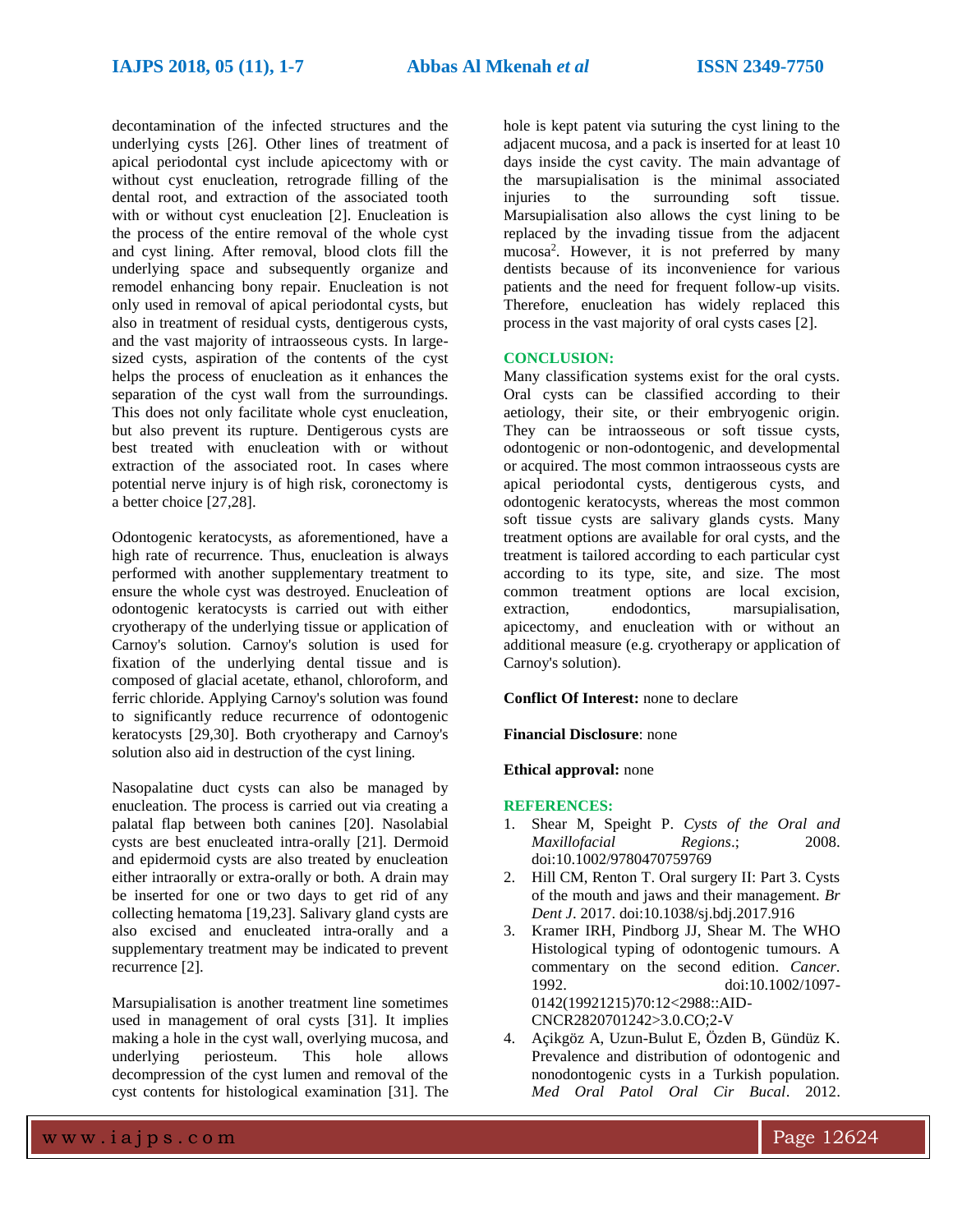doi:10.4317/medoral.17088

- 5. Zhang LL, Yang R, Zhang L, Li W, MacDonald-Jankowski D, Poh CF. Dentigerous cyst: A retrospective clinicopathological analysis of 2082 dentigerous cysts in British Columbia, Canada. *Int J Oral Maxillofac Surg*. 2010. doi:10.1016/j.ijom.2010.04.048
- 6. Daley TD, Wysocki GP, Pringle GA. Relative incidence of odontogenic tumors and oral and jaw cysts in a Canadian population. *Oral Surgery, Oral Med Oral Pathol*. 1994. doi:10.1016/0030-4220(94)90299-2
- 7. Shear M. Odontogenic keratocysts: Clinical features. *Oral Maxillofac Surg Clin North Am*. 2003. doi:10.1016/S1042-3699(03)00035-9
- 8. Chi AC, Neville BW. Odontogenic Cysts and Tumors. *Surg Pathol Clin*. 2011. doi:10.1016/j.path.2011.07.003
- 9. Shear M. Odontogenic keratocysts: Natural history and immunohistochemistry. *Oral Maxillofac Surg Clin North Am*. 2003. doi:10.1016/S1042-3699(03)00036-0
- 10. Verstraete FJM, Zin BP, Kass PH, Cox DP, Jordan RC. Clinical signs and histologic findings in dogs with odontogenic cysts: 41 cases (1995– 2010). *J Am Vet Med Assoc*. 2011. doi:10.2460/javma.239.11.1470
- 11. Paula AMB, Carvalhais JN, Domingues MG, Barreto DC, Mesquita RA. Cell proliferation markers in the odontogenic keratocyst: Effect of inflammation. *J Oral Pathol Med*. 2000. doi:10.1034/j.1600-0714.2000.291001.x
- 12. Chirapathomsakul D, Sastravaha P, Jansisyanont P. A review of odontogenic keratocysts and the behavior of recurrences. *Oral Surg Oral Med Oral Pathol Oral Radiol Endod*. 2006. doi:10.1016/j.tripleo.2005.03.023
- 13. Meningaud J-P, Oprean N, Pitak-Arnnop P, Bertrand J-C. Odontogenic cysts: a clinical study of 695 cases. *J Oral Sci*. 2006. doi:10.2334/josnusd.48.59
- 14. Johnson NR, Gannon OM, Savage NW, Batstone MD. Frequency of odontogenic cysts and tumors: a systematic review. *J Investig Clin Dent*. 2014. doi:10.1111/jicd.12044
- 15. Scholl RJ, Kellett HM, Neumann DP, Lurie AG. Cysts and Cystic Le- sions of the Mandible: Clinical and Radio- logic-Histopathologic Review 1. *RadioGraphics*. 1999. doi:10.1148/radiographics.19.5.g99se021107
- 16. Sharifian MJ, Khalili M. Odontogenic cysts: a retrospective study of 1227 cases in an Iranian population from 1987 to 2007. *J Oral Sci*. 2011. doi:10.2334/josnusd.53.361
- 17. Silva TA, Batista AC, Camarini ET, Lara VS,

Consolaro A. Paradental cyst mimicking a radicular cyst on the adjacent tooth: Case report and review of terminology. *J Endod*. 2003. doi:10.1097/00004770-200301000-00020

- 18. Chrcanovic BR, Reis BMMV, Freire-Maia B. Paradental (Mandibular Inflammatory Buccal) Cyst. *Head Neck Pathol*. 2011. doi:10.1007/s12105-010-0233-z
- 19. Miles AE. Cysts of the jaws. *Br Dent J*. 1972. doi:10.1038/sj.bdj.4802941
- 20. Nelson BL, Linfesty RL. Nasopalatine duct cyst. *Head Neck Pathol*. 2010. doi:10.1007/s12105- 010-0169-3
- 21. Sheikh AB, Chin OY, Fang CH, Liu JK, Baredes S, Eloy JA. Nasolabial cysts: A systematic review of 311 cases. *Laryngoscope*. 2016. doi:10.1002/lary.25433
- 22. De Ponte FS, Brunelli A, Marchetti E, Bottini DJ. Sublingual epidermoid cyst. *J Craniofac Surg*. 2002. doi:10.1097/00001665-200203000- 00024
- 23. Jham BC, Duraes G V, Jham AC, Santos CR. Epidermoid cyst of the floor of the mouth: a case report. *J Can Dent Assoc*. 2007. doi:10.1186/1757-1626-2-9360
- 24. Moorthy SN, Arcot R. Thyroglossal Duct Cyst-More Than Just an Embryological Remnant. *Indian J Surg*. 2011. doi:10.1007/s12262-010- 0171-8
- 25. Torad FA, Hassan EA. Clinical and ultrasonographic characteristics of salivary mucoceles in 13 dogs. *Vet Radiol Ultrasound*. 2013. doi:10.1111/vru.12014
- 26. Rotstein I, Simon JHS. Diagnosis, prognosis and decision-making in the treatment of combined periodontal-endodontic lesions. *Periodontol 2000*. 2004. doi:10.1046/j.0906- 6713.2003.003431.x
- 27. Patel V, Sproat C, Samani M, Kwok J, McGurk M. Unerupted teeth associated with dentigerous cysts and treated with coronectomy: Mini case series. *Br J Oral Maxillofac Surg*. 2013. doi:10.1016/j.bjoms.2013.02.011
- 28. Henien M, Sproat C, Kwok J, Beneng K, Patel V. Coronectomy and dentigerous cysts: a review of 68 patients. *Oral Surg Oral Med Oral Pathol Oral Radiol*. 2017. doi:10.1016/j.oooo.2017.02.001
- 29. Kaczmarzyk T, Mojsa I, Stypulkowska J. A systematic review of the recurrence rate for keratocystic odontogenic tumour in relation to treatment modalities. *Int J Oral Maxillofac Surg*. 2012. doi:10.1016/j.ijom.2012.02.008
- 30. Morgan TA, Burton CC, Qian F. A retrospective review of treatment of the odontogenic